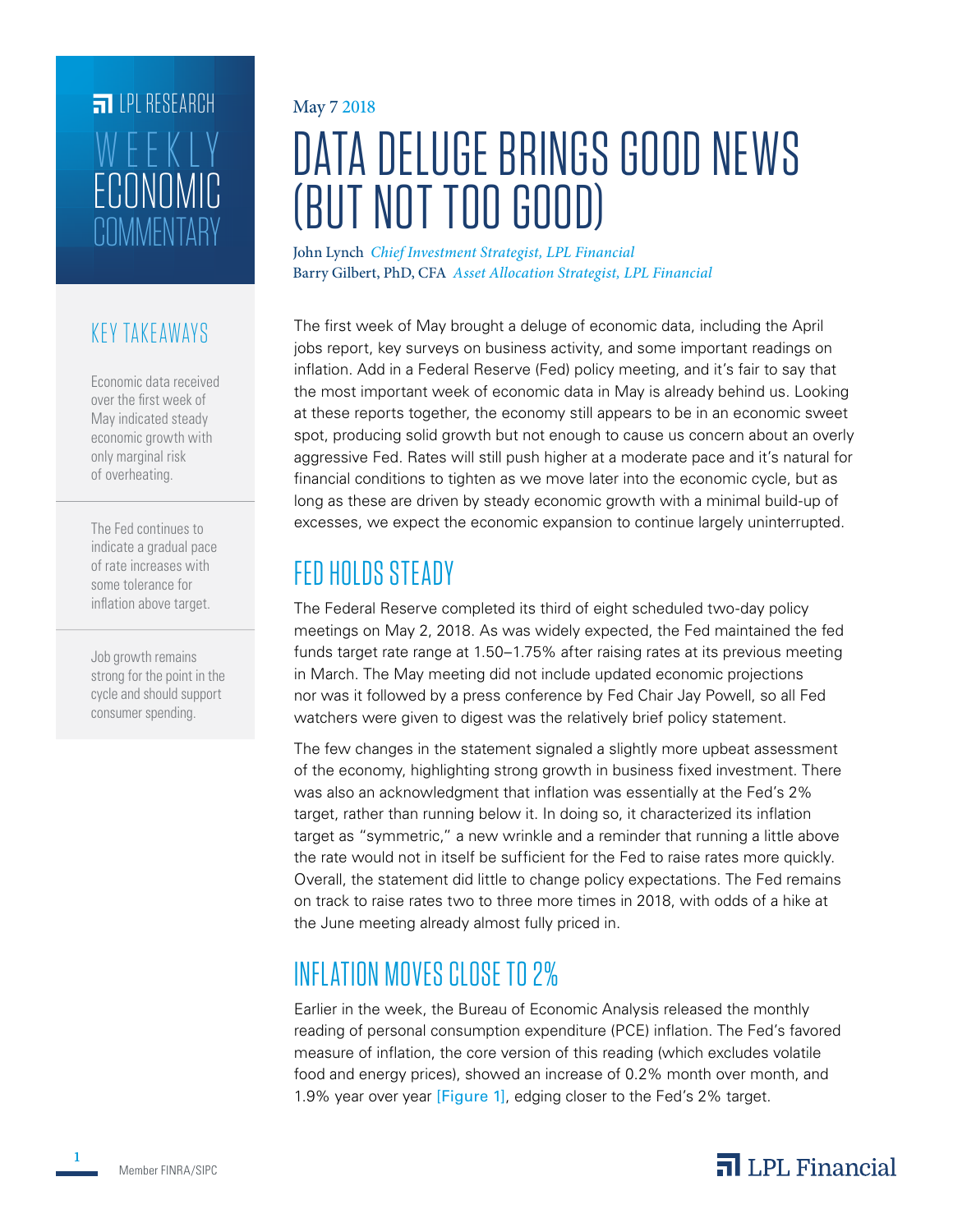

**<sup>1</sup>INFLATION APPROACHING FED'S TARGET, BUT MAY BE** 

**ALLOWED TO RUN A LITTLE HOT**

Sources: LPL Research, U.S. Bureau of Economic Analysis 05/04/18

#### **<sup>2</sup>JOB GROWTH HAS STEADIED AND REMAINS STRONG FOR LATE EXPANSION**





Sources: LPL Research, U.S. Bureau of Labor Statistics 05/04/18

The moderate increase in inflation in recent months has led to a slight increase in the market's rate hike expectations, with fed fund futures markets now evenly split between two and three additional rate hikes in 2018, for a total of three or four over the entire year. Even four hikes would only mean an average of one rate hike every other meeting, which pales in comparison to a hike at 17 consecutive meetings from 2004–2006, prior to the Great Recession. This debate between two or three more hikes will go on, but it is important to remember the bigger picture—the fed funds rate at 1.75% remains low relative to history (average is 5.25% since 1971, and 3.67% since 1985) and is unlikely to cause major problems for the economy regardless of whether we get a total of three or four hikes this year.

### HEALTHY JOB MARKET BUT WITH LIT TLE ADDED PRESSURE ON THE FED

The closely watched nonfarm payrolls report (released on Friday, May 4) showed the U.S. economy created fewer jobs than expected (164,000 versus 190,000), but the overall employment level ticked higher as the labor force participation rate fell to 62.8, pushing the unemployment rate to an 18 year low of 3.9%; March's initial figure was revised up by 32,000 to 135,000, basically offsetting the miss in expectations.

Job growth has slowed since its peak in 2015, but is still very healthy for this point in the economic cycle and has shown recent stabilization [Figure 2]. Wages grew 0.1% month over month in April, slightly below expectations of 0.2% growth, to put year-over-year wage growth at 2.6%, ahead of inflation but still signaling only modest signs of wage pressure.

Though the headline payrolls figure came up short, the job gains represent solid growth at this stage of the business cycle, and wage growth, while healthy, should allow the Fed to continue to pursue its policy of gradual rate hikes.

### $\overline{\mathbf{a}}$  LPL Financial

**2**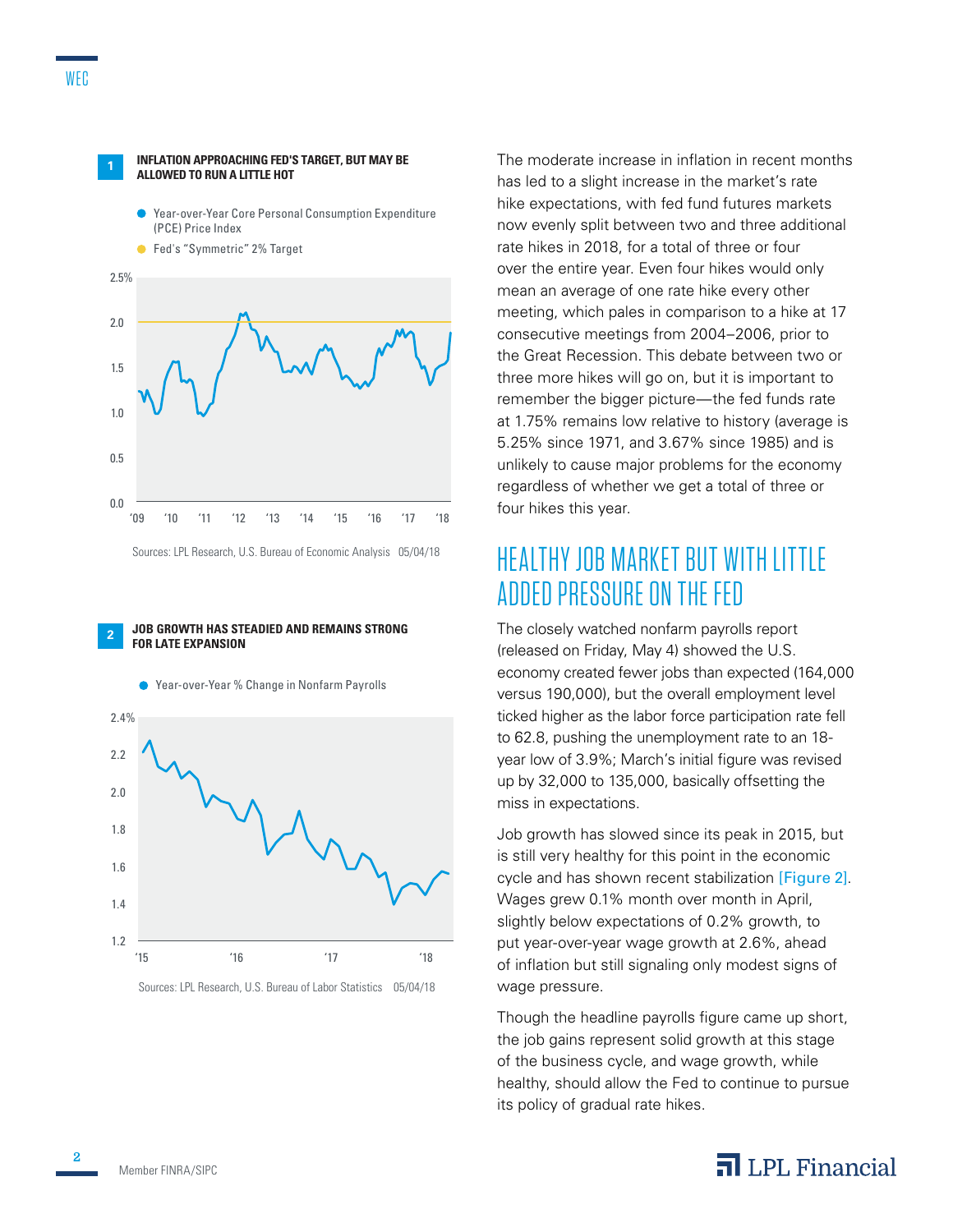# SURVEYS OF BUSINESS ACTIVITY PAST PEAK BUT STILL VERY HEALTHY

The Institute for Supply Management's (ISM) manufacturing Purchasing Managers' Index (PMI) for April dipped two points from the March reading, but at 57.3, it remains consistent with a robust manufacturing sector and above-trend economic growth. The report revealed broad-based strength, with 94% of industries reporting growth, matching the highest breadth since 2004. Markit's version of the PMI came in at a similarly solid 56.5, but in contrast to the official PMI, Market's version rose 0.9 points. Rising inflation was evident in both reports and input cost for manufacturers is an area where stronger inflationary pressures may be starting to appear.

A healthy manufacturing sector is undoubtedly positive for economic growth and is expected to stay that way for a while, given support from capital investment incentives and repatriation of overseas profits provided by the new tax law. Strong manufacturing also bodes well for corporate profits. Historically, the ISM manufacturing index has exhibited a fairly tight correlation to corporate profits, with several months of lead time. The very strong first quarter earnings season, with the S&P 500 tracking to a more than 25% year-over-year increase following strong prior PMI readings, is evidence this relationship remains in place.

# LOOKING AHEAD TO THE REST OF MAY

- May 7-11. This week will provide further feedback on inflation, with Producer Price Index data out on Wednesday, Consumer Price Index and wage data out on Thursday, and import and export price data out on Friday.
- **Tuesday, May 15.** We'll get a read on retail sales and will be looking for signs that consumer spending is bouncing back following a lackluster first quarter.
- **Wednesday, May 16.** Industrial production data, which provides the best monthly measure of overall industrial activity, will be released.
- **Thursday, May 17.** The next report on the Conference Board's Leading Economic Index, which we continue to monitor to help gauge future economic growth prospects, comes out.
- **Wednesday, May 23. The minutes for the Fed's** May 1–2 policy meeting will be released, providing a deeper look at the Fed's current assessment of the economy and its policy implications.
- **Friday, May 25.** Durable goods orders data will be released. The headline number tends to be volatile, so watch the number that removes transportation orders. We also closely monitor non-defense capital goods orders and shipments excluding aircraft as a proxy for business investment in equipment.

# CONCLUSION

With May's most important week of data behind us, the main takeaway is that the economy remains on course for steady growth in 2018 and likely into 2019. As always, there are potential threats to growth that could disrupt the economy, such as an overzealous Fed, heightened trade tensions, or meaningful further tightening in financial conditions. But for now, the economy remains on track for continued steady economic growth, supported by a rebound in consumer spending and accelerating business investment, and we maintain our baseline expectation of 2.75–3.0% GDP growth in 2018.  $\blacksquare$ 

**3**

### $\overline{\mathbf{a}}$  LPL Financial